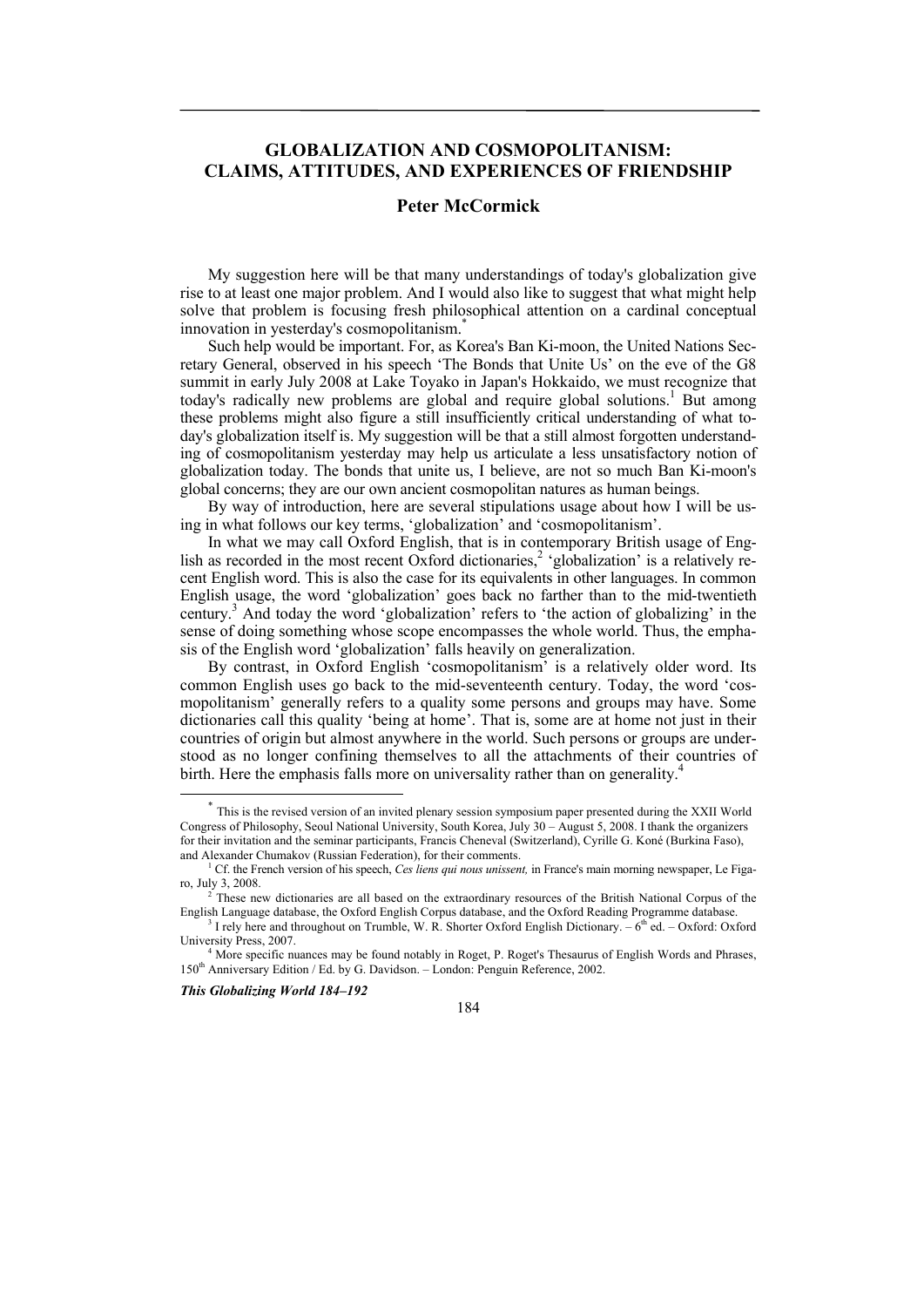### When viewed from the perspective then of common Oxford English usage today, a philosophical seminar entitled 'Globalization and Cosmopolitanism' might seem to be about inviting renewed philosophical reflection not just on some everyday particular matters like the world-wide spread of information, communication, and financial technology. Rather, the title of such a seminar might suggest a focus on two rather abstract matters, on, say, generality and universality. And indeed our colleagues in this seminar have mainly pursued the general and the universal.<sup>5</sup>

With these initial remarks in mind, let me now reflect with you briefly on four brief points only: first, the general character of today's understandings of globalization; then, one substantive danger that arises from this general understanding of globalization; third, by contrast, the universal character of just one of yesterday's understandings of cosmopolitanism; and, finally, on what might bring together a certain globalization and a certain cosmopolitanism into something more than either just a so-called European or African 'anthropocentric ethics'<sup>6</sup> or just a so-called East Asian 'eco-centric ethics'.<sup>7</sup>

#### **1. Today's Globalization as the Generalization of Systematic Cognitive Know-How**

We are already aware of course that globalization is not one thing. For in addition to the spread of the sciences and technologies across the entire world, other important areas of human activity have also become increasingly uniform on a global scale. This has been especially the case in the course of the last several generations.

Thus, some cultural activities are now to be found almost everywhere, such as the dominance of certain forms of popular Western music. Similarly, certain industrial practices are also now to be found almost anywhere, such as the dominance of East Asian justin-time manufacturing and ware-housing techniques. Still another example of globalization can be found in the accounting practices of the World Trade Organization which now uses widely harmonized methods for primary, secondary, and tertiary goods and services. So, far from being just one thing, globalization includes different scientific, technological, financial, industrial, political, and cultural forms – to give a partial list only.

Moreover, globalization in this sense of the world-wide generalization of certain human practices has occurred many times in human history and not just within the limits of our own daily experiences and memories today.

To take but one example, recall that at the end of the nineteenth-century and up until the outbreak of the twentieth-century's ominously entitled First World War, the industrial revolution had already spread – at least in theory – across the entire world. This movement has been called the first modern globalization. That is, countries around the world were already beginning to profit everywhere from the application of efficient manufacturing practices that previously had been confined to one part of the world only. Contemporary world historians point to many other examples in the ancient, medieval, and modern eras across the globe, such as the spread of Alexander the Great's Hellenistic

 $\frac{1}{5}$  ${}^5$  Cf. F. Cheneval's Chairman's remarks about three contemporary uses of 'cosmopolitanism' and recent criticisms of cosmopolitanism, C. Koné's paper, *Mondialisation et cosmopolitanisme,* and A. Chumakov's paper, *Globalization and Cosmopolitanism in the Context of Modernity*. 6

 $<sup>6</sup>$  See, for example, Park, Y. Human Nature and Human Worth / Y. Park // Man, Language and Poetry. –</sup> Seoul: Seoul National University Press, 1999. - P. 41.

See, for example, Imamichi Tomonobu's critiques of such merely 'eco-eccentric' views and the elaboration of his alternative account of an 'eco-ethics' in his influential book, *Eco-Ethica,* first published in Japanese in 1990, shortly thereafter translated into Korean by Jung Myong-Hwan, and then recently translated into German by Stefan Döll.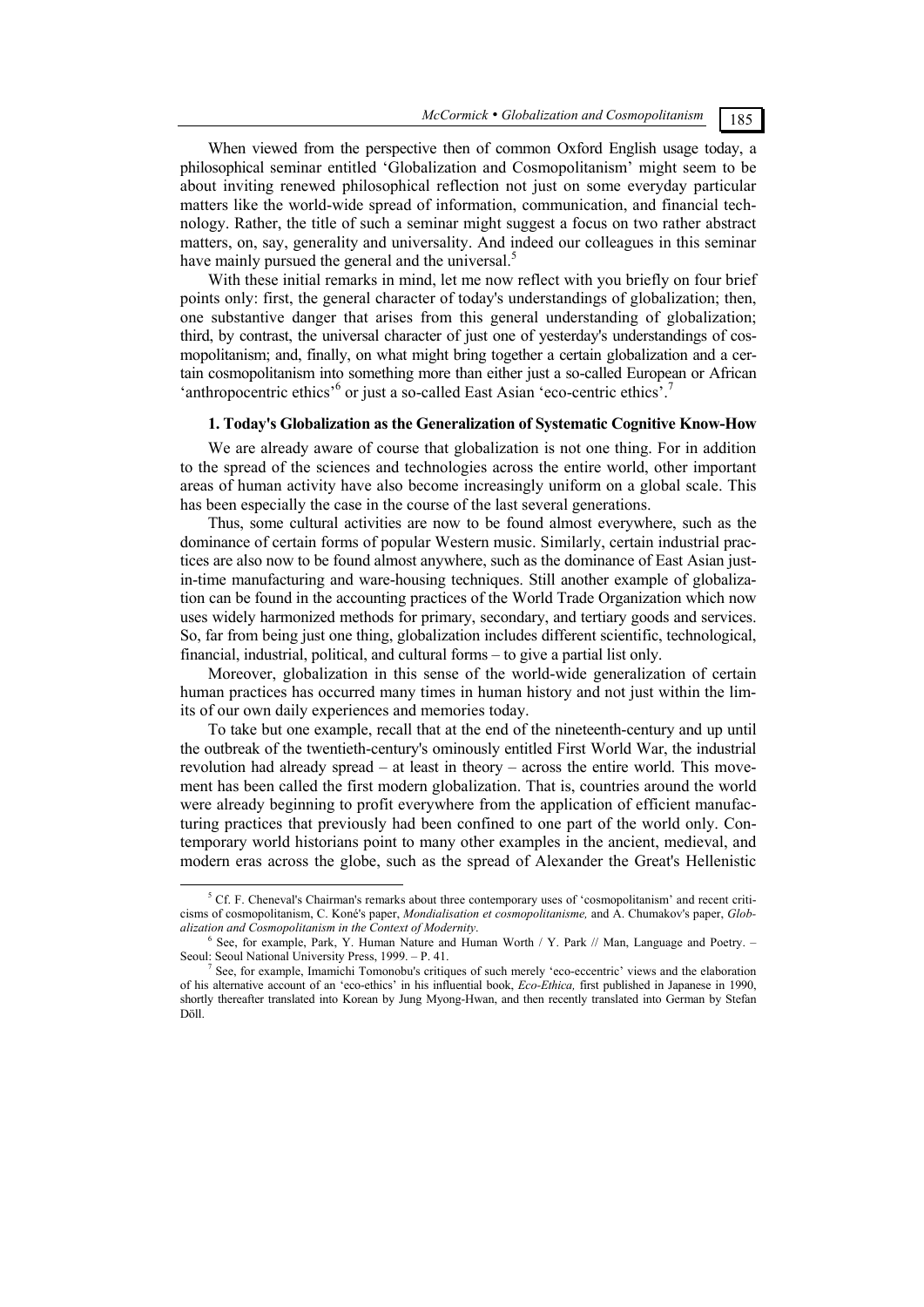culture across the ancient world, or, in the medieval period, the spread of Chinese maritime trade, and so on.

Many world historians would even appear to have reached provisional consensus on at least two aspects of globalization. Thus, many historians today seem largely to agree, first, that the most important period of extensive and truly pervasive globalization is the present era. And they also seem largely to agree, second, that the most salient kind of globalization is the globalization of today's science and technology. In this second respect we may speak of globalization in Imamichi Tomonobu's felicitous terms as 'the technological conjuncture', that is, as the now historically most important era of the global interconnectedness of informational and communicational technologies.

If globalization today is neither uniform in kind nor unique in number, can we briefly specify globalization further in terms of several of its most striking properties? Recall for now several elements only from just one of many such contemporary analytic attempts to do so.

Thus, we might reasonably characterize globalization thematically as a set of at least six theoretical features we need not take here in any certain order.<sup>8</sup> That is, at the worldwide level globalization would seem to exhibit the systematization and generalization first of economic realities, then of social relationships, and third of political unions. And, similarly at the world wide level, globalization would also seem to exhibit, fourth, the generalized contraction of diversity, fifth, the collapse of various dichotomies between the particular and the universal, and finally a generalized mixture of trust and risk. Very schematic characterizations like these of course call for careful qualifications. Nonetheless, something like this recent thematic characterization of globalization is highly representative of contemporary expert opinion.

If we now go on to reflect on the current working consensus among historians and theorists of globalization, perhaps we can discern at last one very prominent and perhaps even fundamental feature of globalization today. May I suggest that such a feature might not unreasonably be taken in summary as globalization's essential tendency today to generalize at the world level that particular kind of practical knowledge English speakers call 'know-how', the specific cognitive mix of imaginative power and technical expertise? For our present purposes then, we might take globalization here as the planetary generalization of systematized practical know-how. Perhaps we may call the generalization of this kind of knowledge 'cultural globalization'.

### **2. A Problem with Today's Globalization as the Cognitive Generalization of Mainly Technical Know-How**

I come now to a second point, an important problem with today's generalized understanding of globalization as mainly cultural globalization in the sense of the generalization of knowledge understood as mainly technical know-how.

The difficulty is that this insufficiently critical understanding of globalization too often results in devastating cultural consequences. Among these consequences, I think, are often the rather thoughtless Western criticisms of most Asian so-called 'ecocentric' ethical reflections, of so-called 'Asian values' and of the absolute primacy of the value and worth of nature. And, conversely, among these negative consequences also are often rather thoughtless Asian criticisms of most European and African so-called 'anthropocentric'

 $\frac{8}{3}$ <sup>8</sup> Among many others, see notably Waters, M. Globalisation. 2<sup>nd</sup> ed. - London: Routledge, 2001. - Pp. 15-16. I owe this reference to Cheikh Mbacké Gueye. See his discussion in his important book: Gueye, C. M. Late Stoic Cosmopolitanism. – Heidelberg: Universitätsverlag Winter, 2006. – Pp. 147–159. Note, however, that my discussion of *oikeiôsis* is independent of his views (cf. Notes 12 and 13 below).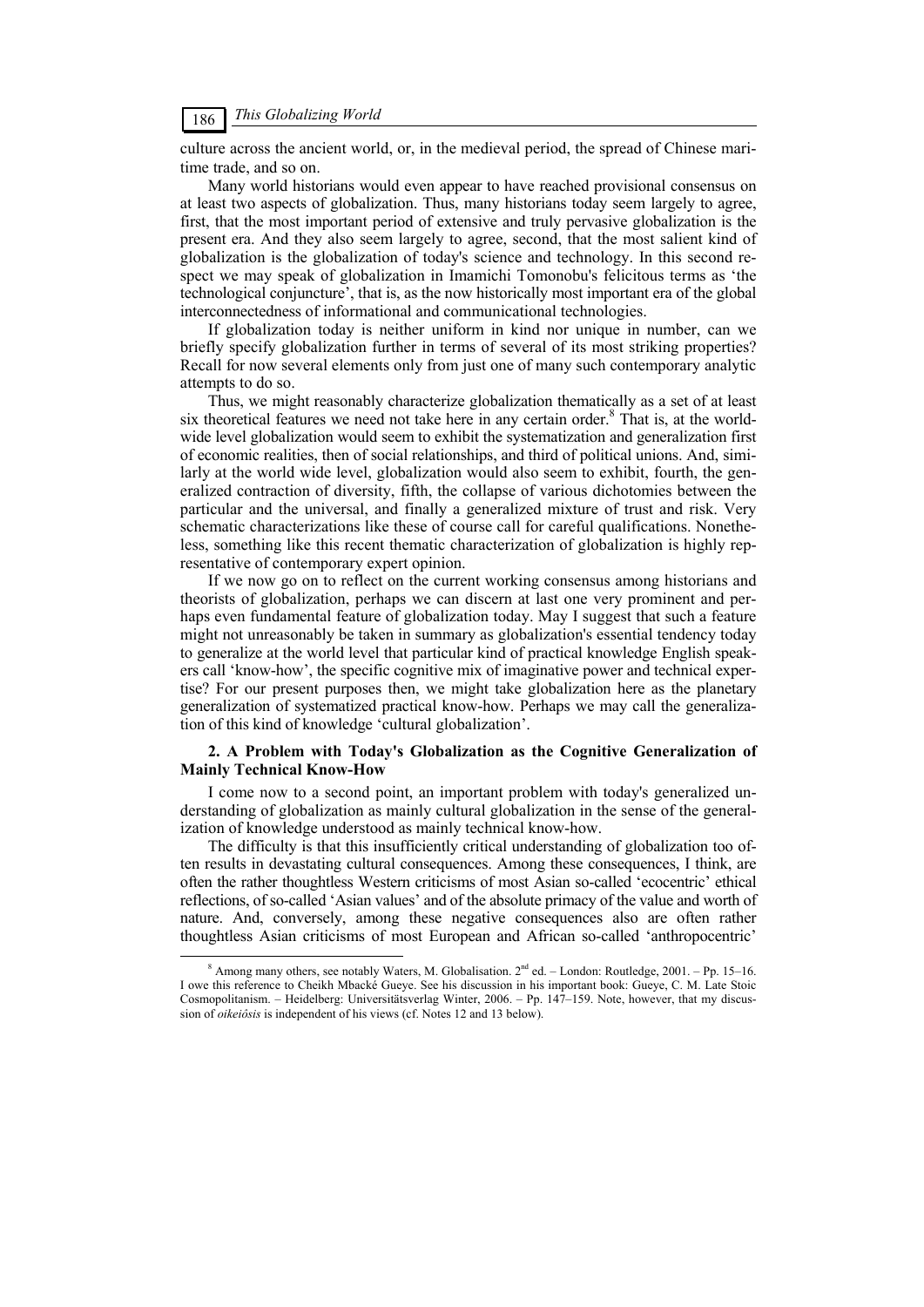ethical reflections, of so called 'humanistic values' and of the absolute primacy of human beings.

But perhaps the most important negative consequence of the overly narrow yet dominant understandings of globalization today in terms mainly of cultural globalization is the gradual subjection of the entire planet to a generalized and largely uncritical notion of knowledge and understanding. This notion is the idea of knowledge and understanding as pre-eminently systematized practical know-how as contrasted with the idea of knowledge and understanding as also an always incomplete approximation to less inadequate knowledge of oneself and of others.<sup>9</sup> This subjection of the reflective pursuits of genuine self-knowledge – artistic, philosophical, and spiritual – in turn leads inexorable to the instrumentalization of nature itself including human nature, whether in the smoggy skies today above Beijing or in the smouldering forests of Borneo or in the depleted fisheries of the Mediterranean or in the now virtually completed hyperdevelopment of the Italian, French and Spanish coastlines.

This quite serious problem, however, may also be taken as including in part some elements for a serious solution. For the very cultural *imperium* today that has globalized an overly practical interpretation of knowledge and understanding as systematized cognitive know-how conceals within its origins a still fruitful philosophical view. That view is an understanding of a reflective cosmopolitanism in terms of a stable yet dynamic equilibrium between fundamental self-directed and other-directed primary impulses at the centre of human nature itself.

Besides the generalization of systematized practical know-how, then, globalization now needs to incorporate a certain critical cosmopolitanism. Such a critical cosmopolitanism would be a universal and not just general consciousness of human nature as so constituted that both natural self-interest and natural affinity with others and with all living beings are equally primordial for all human beings.

But on such a view of globalization and cosmopolitanism, neither human nature's instrumentalization of nature as a whole nor the deification of cosmic nature as a whole is finally satisfactory. The simple truth we already recognize everywhere is that neither human kind nor nature is divine. Neither an anthropocentric ethics nor an ecocentric ethics can finally satisfy us. The differences are too profound.

To begin to appreciate just how profound they are, imagine for just a moment another one of those tiresome so-called 'dialogues' between still another European sometime political leader visiting East Asia and trying to suggest all too politely to his East Asian host that the violation of human rights in his country is ethically unacceptable everywhere. And imagine a similarly tiresome dialogue between still another sometime East Asian political leader visiting Europe and insisting just as overly politely to his European host that the continuing violation of the natural environment in his country is ethically unacceptable everywhere.

In Europe, the European leader could well respond to his East Asian guest's criticism by questioning the absolute primacy many East Asians seem to place on the value of nature in the light of the finally more important priority human beings have of needing reasonably to use nature for their legitimate development. And in Asia, the East Asian leader could well respond to his European guest's criticism by questioning the absolute primacy many Europeans seem to place on human rights in the light of the fundamentally more important priority over human rights for any truly humane government to guar-

 $\frac{1}{9}$ <sup>9</sup> See for example J.-P. Delahaye's paper on undecidability and incompleteness in recent work on Gödel, Presque tout est indécidable! *//* Pour la Science. – 2009. – Num. 375. – Pp. 88–93.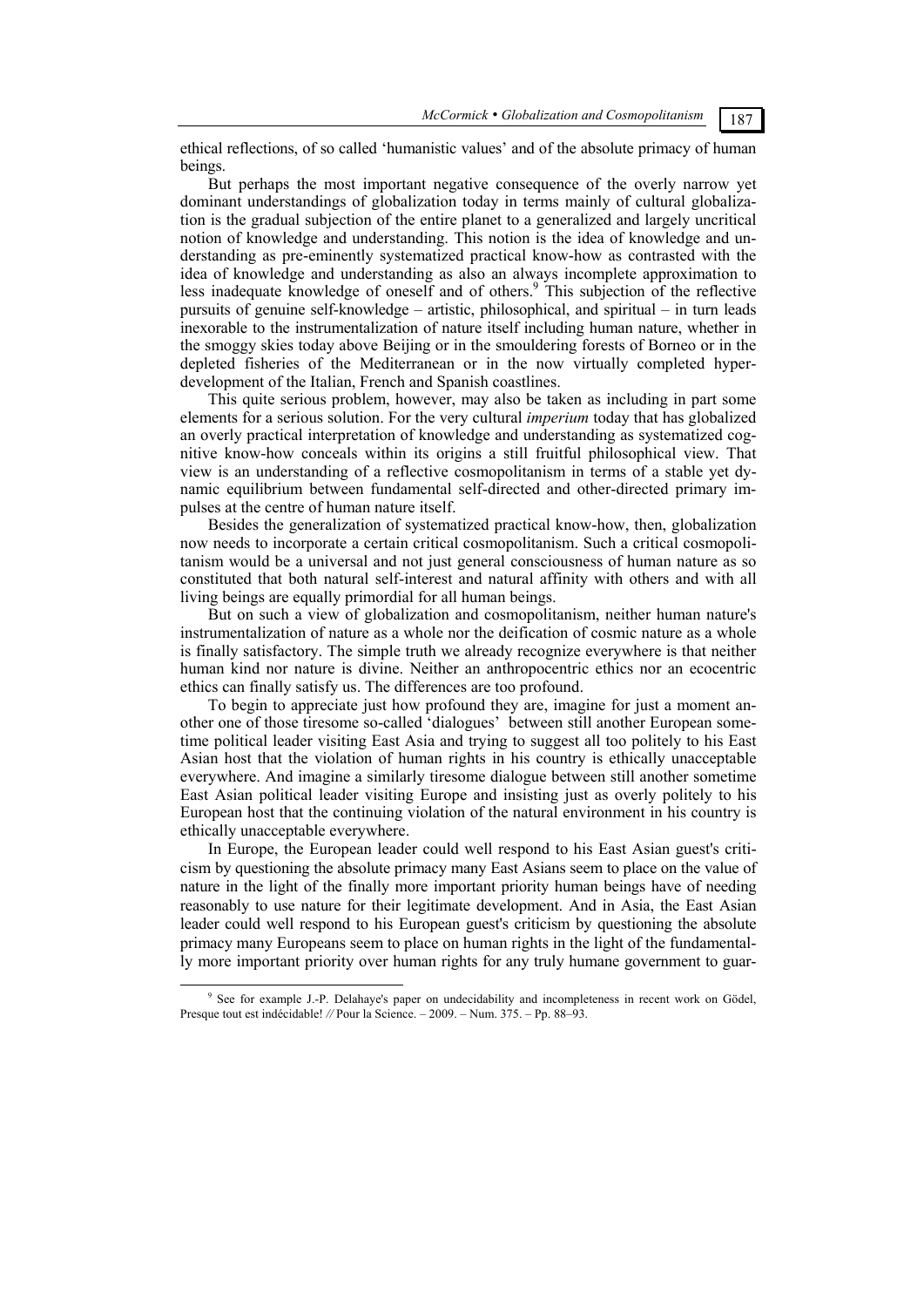## *This Globalizing World* 188

antee natural communal harmony. The basic difficulty here is how to mediate thoughtfully enough the quite fundamental differences in such a way as to preserve the genuine insights of each quite basic worldview while finding a mutually acceptable way of reconciling their incompatibilities.

We must be careful here not to underestimate the profound nature of differences like these, differences between which of two primary values is taken as finally absolute in the sense of being primordial. For behind such fundamental differences between nature as absolute value versus human beings as absolute value lie still more fundamental cultural presuppositions. Such presuppositions subsist not just as the level of countries nor of languages nor of religions but at the level even of entire civilizations where greatly different comprehensive worldviews have held sway for many centuries.

Thus, for many European philosophers today, often marked beyond their conscious realizations by their Hebrew, Greek, Roman, and Christian heritages, who might argue the absolute priority of human beings over that of nature itself, one profound assumption is necessarily the presupposition of meaningfulness and, still more deeply, of reason in its guise of Greek *logos.*<sup>10</sup> By contrast, for many East Asian philosophers today, often marked equally beyond their full comprehension by a Buddhist heritage whatever its Indian, Chinese, Tibetan, Korean, or Japanese lineages, who might urge the absolute priority of nature over human beings, one profound assumption would be the presupposition of action and, even more deeply, of suffering in its guise of Sanskrit *dukkha.*<sup>11</sup> How could any clear-headed European philosopher argue out of the fundamental cultural presuppositions of a universal cosmic reason in any finally mutually satisfactory way with any right-minded East Asian thinker reflecting out of the fundamental cultural presuppositions of a universal cosmic suffering?

How to proceed?

For an all too partial response if not a solution to this difficulty with today's overly narrow construals of globalization, may I direct our attention briefly to several elements from one of yesterday's reflective cosmopolitanisms?

### **3. Yesterday's Reflective Cosmopolitanism and the Consciousness of Universal Affinities**

If we might agree tentatively, then, on taking the problematic nature of today's globalization as mainly the planetary generalization of systematized practical knowhow only, just how are we not unreasonable to understand further the sense and significance here of 'cosmopolitanism'?

Like globalization, cosmopolitanism is neither uniform nor unique. That is, cosmopolitanism is neither essentially any one thing nor has it historically appeared at only one time. Rather, I think that, on similar kinds of historical and thematic investigations that we just rehearsed with respect to globalization, cosmopolitanism is also more than one thing and has also appeared historically more than once. This is especially the case for what we might call generally a reflective or philosophical cosmopolitanism. And it is particularly for at least one cardinal conceptual feature of ancient Western Stoic cosmopolitanism.

<sup>&</sup>lt;sup>10</sup> See for example the unusual Japanese perspective of Seizô Sekine's: A Comparative Study of the Origins of Ethical Thought: Hellenism and Hebraism / tr. by J. Wakabayashi. - Lanham, MD: Rowman and Littlefield, 2005.

<sup>&</sup>lt;sup>11</sup> For example, see the non-Asian American perspective of Glenn Wallis's new compilation, translations, and notes in Wallis, G. Basic Teachings of the Buddha. – New York: Modern Library, 2007.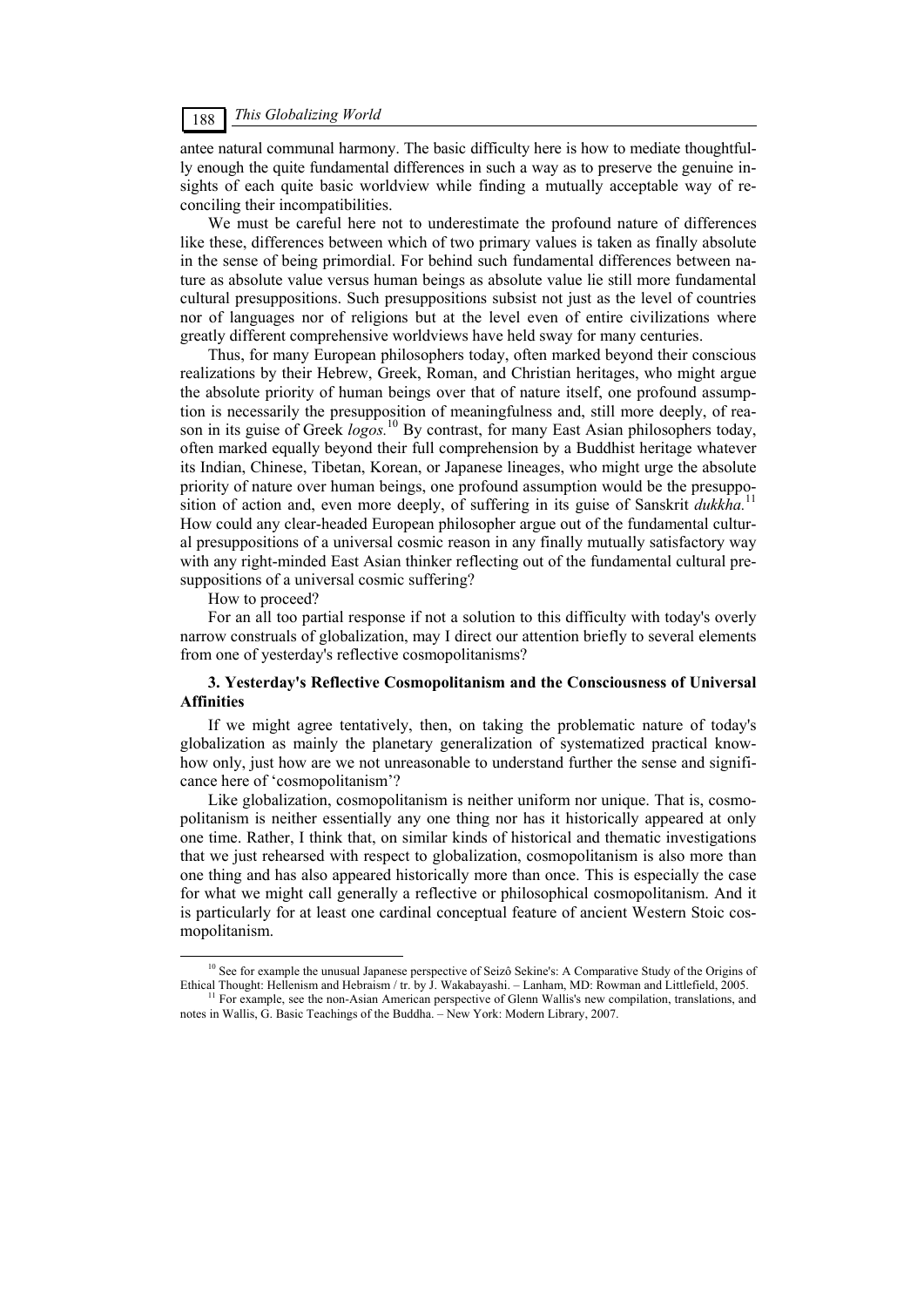In short, I would now like to follow up on Alexander Chumakov's evocation of the ancient Greek Stoics. And I would like to suggest that a cardinal conceptual element on exhibit in, specifically, late Stoic cosmopolitanism in one of the major originating moments of Hebrew, Greek, Roman, and Christian Europe may still prove fruitful even today in other parts of the world. For this Stoic notion in yesterday's cosmopolitanism may offer an important conceptual resource for reconfiguring less unsatisfactory the generally one-sided and insufficiently critical understandings of today's globalization.

That almost forgotten conceptual feature was what later Greek and early Roman Stoics termed, with a now barely translatable expression, *oikeiôsis* or *oikeiôusthai.*  Very roughly in English, the noun form, *oikeiôsis* means something close to 'orientation', or 'appropriation', or 'affiliation', or 'the recognition of something as belonging to one[self]'. And in its more frequent occurrences in its verbal form as *oikeiôusthai, oikeiôsis* means, again very roughly, something like 'coming to be (or being made to be) well-disposed towards something'.<sup>12</sup>

Stoic philosophers began their reflections with a shared conviction that the nature of human beings was part and parcel of the nature of the universe.<sup>13</sup> Accordingly, cosmic nature and human nature, although evidently quite different in scale and in many other respects, are, in Stoic views, unified in the ways in which the whole is unified with its parts. Stoic thinkers investigated cosmic nature mainly in the contexts of their logic and physics. And they investigated human nature mainly in the related contexts of their logics and their ethics.

In particular, many Stoic thinkers believed that they could most reliably investigate human nature by beginning empirically with careful observations of the newly born human being, and then by confronting their own observations argumentatively with those that eminent non-Stoic thinkers had also made of newborns. Thus, sets of fundamental observations were to be opposed and their oppositions resolved wherever possible through reasoning.

In particular, some Epicureans believed that observations of a newborn human being show that it naturally and above all primarily and originally endowed with a basic inclination towards pleasure. By contrast, some Stoic thinkers held that the most basic, original, natural, and primary impulse of a newly born human being (just as with newborn animals and newly burgeoning plants) was not towards pleasure but towards self-preservation.

These Stoic thinkers held, further, that in all cases this primary impulse was directed to the way a human being, an animal, or a plant is so-to-speak 'constituted'. This constitution while remaining generally fixed nonetheless changes with time. In the specific case of a human being, a generally stable character of one's constitution is the natural basis for one's ego-centric dimension, the self-regarding pole. And the particular evolving character of one's constitution is the natural basis for one's 'allo-centric' dimension, the other-regarding pole.

Thus, on many late Stoic accounts, a human being retains a fundamental affiliation with its own natural constitution, with itself. Yet as its natural constitution devel-

<sup>&</sup>lt;sup>12</sup> The first translation is that of B. Inwood in his Ethics and Human Action in Early Stoicism. – Oxford: Oxford University Press, 1985; the second that of A. A. Long and D. N. Sedley in their standard collection of texts and translations in English, The Hellenistic Philosophers, 2 vols. – Cambridge: Cambridge University Press, 1987; the third that of B. Inwood and P. Donini in their comprehensive article, Oikeiôsis and Primary Impulse, in the authoritative Cambridge History of Hellenistic Philosophy / Ed. by K. Algra *et al. –* Cambridge: Cambridge University Press, 1999. – Pp. 675–738; and the fourth that of Stricker, G. The Role of Oikeiôsis in Stoic Ethics, in her collection*,* 

<sup>&</sup>lt;sup>13</sup> In this general summary here I mainly follow Inwood, B., Donini, P. Oikeiôsis and Primary Impulse…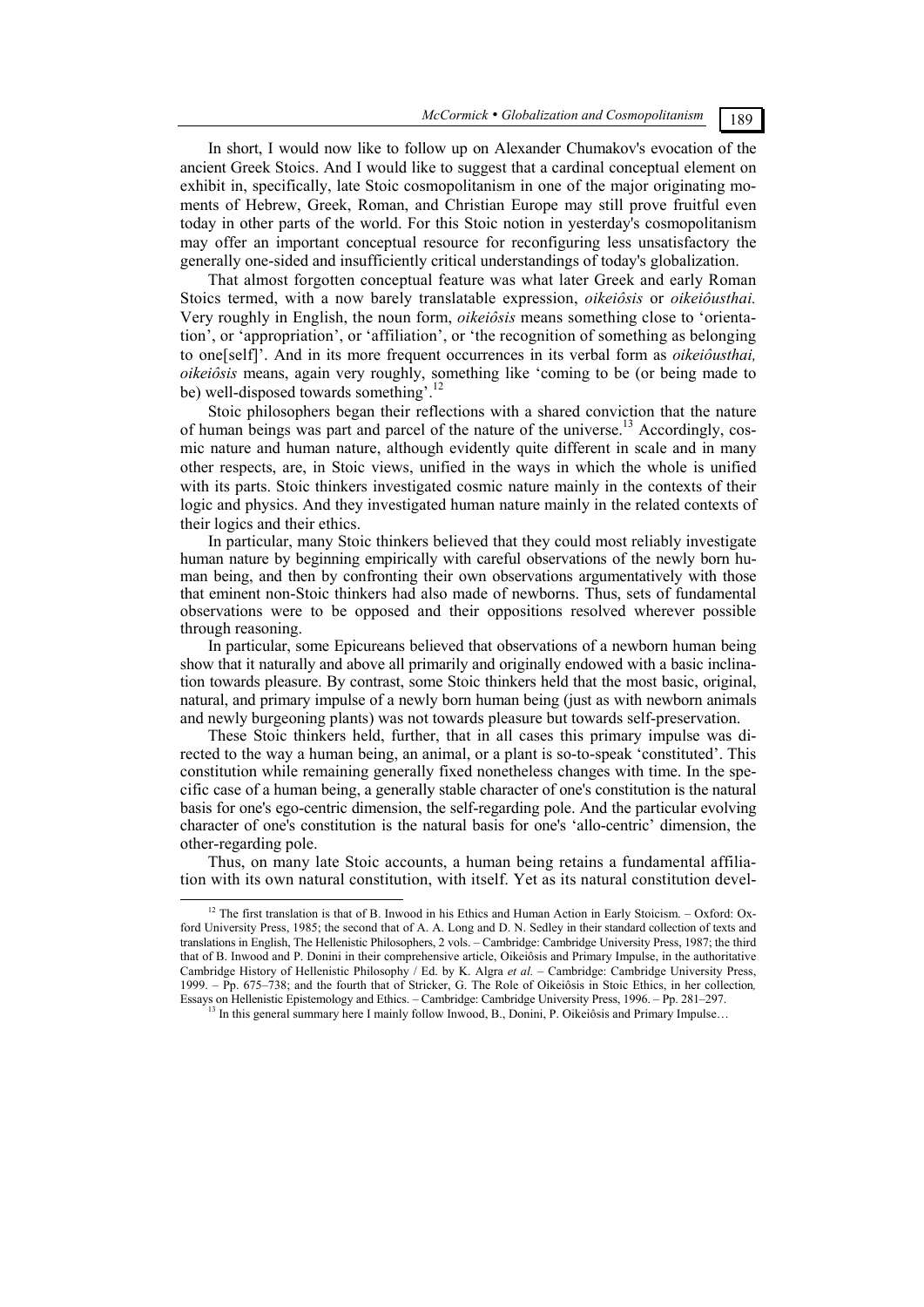ops, a human being also develops a consciousness of a just as natural fundamental affinity with others. That is, a human being has a natural affiliation both with himself or herself and with all other human beings as well.<sup>14</sup>

In short, late Stoic teachings on *oikeiôsis* comprise a set of carefully argued both empirical and philosophical views. On these views, all human beings are naturally endowed with a stable and yet dynamic natural constitution. All human beings bear an inalienable affinity to their natural constitutions which their primary impulse is to preserve. And they also bear a natural affinity to all other human beings in that all other human beings have exactly the same natural constitutions. This human nature of all human beings strongly impels human beings to appropriate consciously and reflectively their double affinity, both to themselves as singular individuals and to all other human beings as well, by leading thoughtful, reasoned, and virtuous lives in the interest, one may say with Cyrille Koné, of promoting a new solidarity.

So much then for several brief reminders about one of yesterday's reflective cosmopolitanisms, a truly critical cosmopolitanism refined in both continuing empirical inquiry and in continuing philosophical argument, an almost forgotten resource today for thinking second thoughts about the nature of globalization.

#### **4. Claims, Attitudes, and Philosophical Friendships**

I would now like to conclude with a fourth and final remark about mediating profoundly opposed philosophical attitudes such as those often underlying some of today's most intractable ethical disputes about absolute values. This final point can be no more than a speculative proposal. Such a proposal arises not from further reflection on the uncritical globalization of systematized practical know-how. Rather, the proposal comes from trying to retrieve the old ideal, remarkably present in both traditional East Asian as well as in traditional European reflective cultures, of pursuing the virtues of cosmopolitan philosophical friendships. Please allow me to offer you this concluding suggestion not in the typical European form of an extended philosophical argument such as those between Greek Epicureans and late Roman Stoics, but in the looser and larger form of a brief personal reminiscence.

Thus, the bare fact is that in concluding I have no theories to urge on you as to how finally to mediate today such profound differences as those that hold between contrasting basic cultural presuppositions. However, like so many others of us both in Asia and in Europe, I do have several exemplary teachers whom I often remember. And, again like so many others, I also have the experiences of philosophical friendship to reflect on. I would like then to draw on those experiences now in an informal way to bring some of these perhaps overly abstract reflections a little more down to earth. And I would

<sup>&</sup>lt;sup>14</sup> Note that later Epicureans tried to explain how in friendship our own pleasure is more desirable than our friend's and yet how our own pleasure in friendship cannot be more desirable than our friend's without taking our friend's pleasure fundamentally into account. For experience shows that taking our friends as no more than means to our own pleasure finally subverts the friendship itself. Yet taking our friends as ends in themselves would subvert the basic Epicurean doctrine of the primacy of one's own pleasure. Addressing this problem in Book I of his *De finibus,*  Cicero distinguished. He argued (at least on one authoritative reading) that 'although our friends' pleasures and wellbeing are not intrinsically as important as our own, we must love them as though they were. And the only way someone can do that is actually to feel the same towards his friend as he does towards himself... Hence the [Epicurean] theory [of friendship] is made to yield to treat friends altruistically' (I.67–68). The ms. text is to be found in *Sent. Vat.* 23. This translation incorporates, however, a strongly supported textual emendation of *airetê* (choiceworthy) for *arête* (virtue). See Erler, M., Schofield, M. Epicurean Ethics // The Cambridge History of Hellenistic Philosophy / Ed. by K. Algra *et al.* – Cambridge: Cambridge University Press, 1999. – P. 668 (note 61, whose discussion I follow here).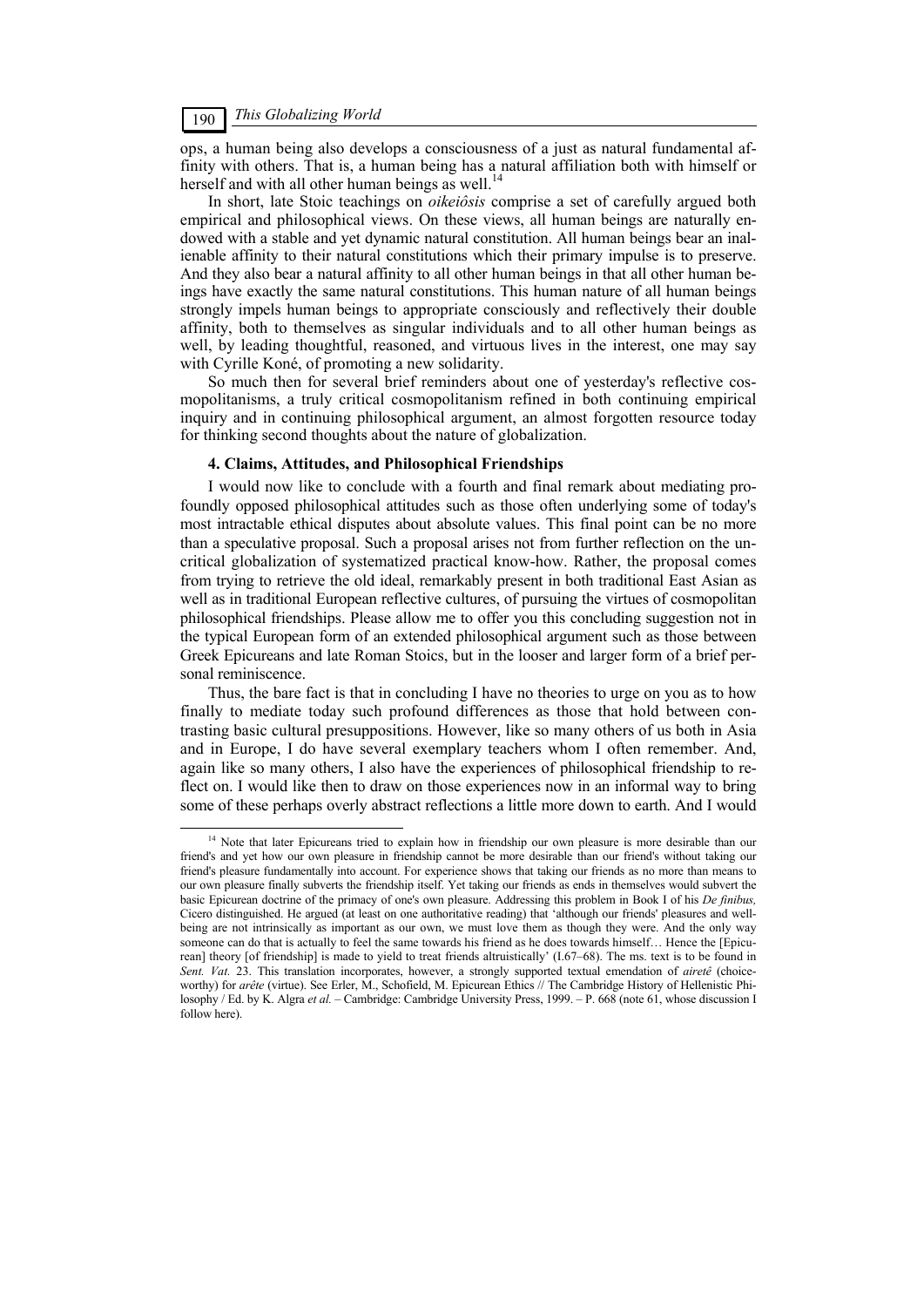also hope to remind some of you here today of presumably very similar experiences which perhaps you have had yourselves.

With deep gratitude I often remember a most demanding teacher. He was at home in the bi-lingual, multi-religious Alsatian culture of France, my maternal grandmother's culture, but almost everywhere else as well. He had not just generalized but universalized certain reflective views about the proper appropriations of true self-knowledge in the ongoing recognition of one's true affinity with others – '*soi-même comme un autre*' he would say. And speaking of the profound reflections of the truly great philosophers, he also often said, 'Do not keep looking for mistakes. Even in the finest works of the finest philosophers there are always far too many mistakes. Rather look always for what is good in these thinkers. And then strive over and over again to re-articulate that good ever less unsatisfactorily'. After some years working together yet always independently, we became friends, philosophical friends.

And with deep gratitude I also remember a most challenging colleague. He was at home in the culture of Japan, the culture of my father's mortal enemies, but almost everywhere else too. For like my French philosophical friend, he also had not just generalized but universalized certain reflective practices, especially those arising from the relationships between *jiriki* and *hariki,* between self-power and other-power. While discussing with each other the successes and failures of different philosophical attempts to articulate the good, he often would stop and then say nothing. He simply sat there, and he sat silently. Like many Western persons I was both increasingly disquieted by this behaviour and yet unwilling to risk offence by breaking such silences. And after a while my colleague would start talking again. Then, the pauses became longer. Eventually, I was less disquieted with his now protracted silences. And after some years meeting together, we became friends, philosophical friends.

In the case of my European philosophical friend, speaking together as long as possible both in his own language, French, and in my language, English, while trying to articulate what was good at the very basis of this friendship. Putting together less unsatisfactory words in the order of reasons enabled us, I believe, to open ourselves out onto fresh philosophical reflections which we now share in a feeling of profound respect, gratitude, and freedom. And, in striving to articulate what is good, I also believe we came to realize more fully a fundamental affinity between perhaps some small goodness in ourselves and finally one that subsists in every human being. Thanks to my friend, I sometimes think perhaps mistakenly, I am now a little more like him, a little more at home almost anywhere, at least for awhile.

In the case of my East Asian philosophical friend, however, I discovered that trying together to articulate what is good was not a matter of speaking for as long as possible about such dark matters; it was rather a matter of letting certain silences protract themselves. For although he alternated speaking English and German, my friend could not speak his own language with me because I neither understood nor spoke Japanese. We were often silent.

Meditating these initially frustrating silences, however, eventually became the basis of this different philosophical friendship. Letting the silences gather gradually made room, I now believe, for intimations of very much larger contexts which we learned to share. And, in struggling repeatedly to let myself be silent while my friend was silent, I also believe I succeeded not so much in opening up a set of philosophical claims about what is good that each of us together could reasonable come to endorse. Rather, I came